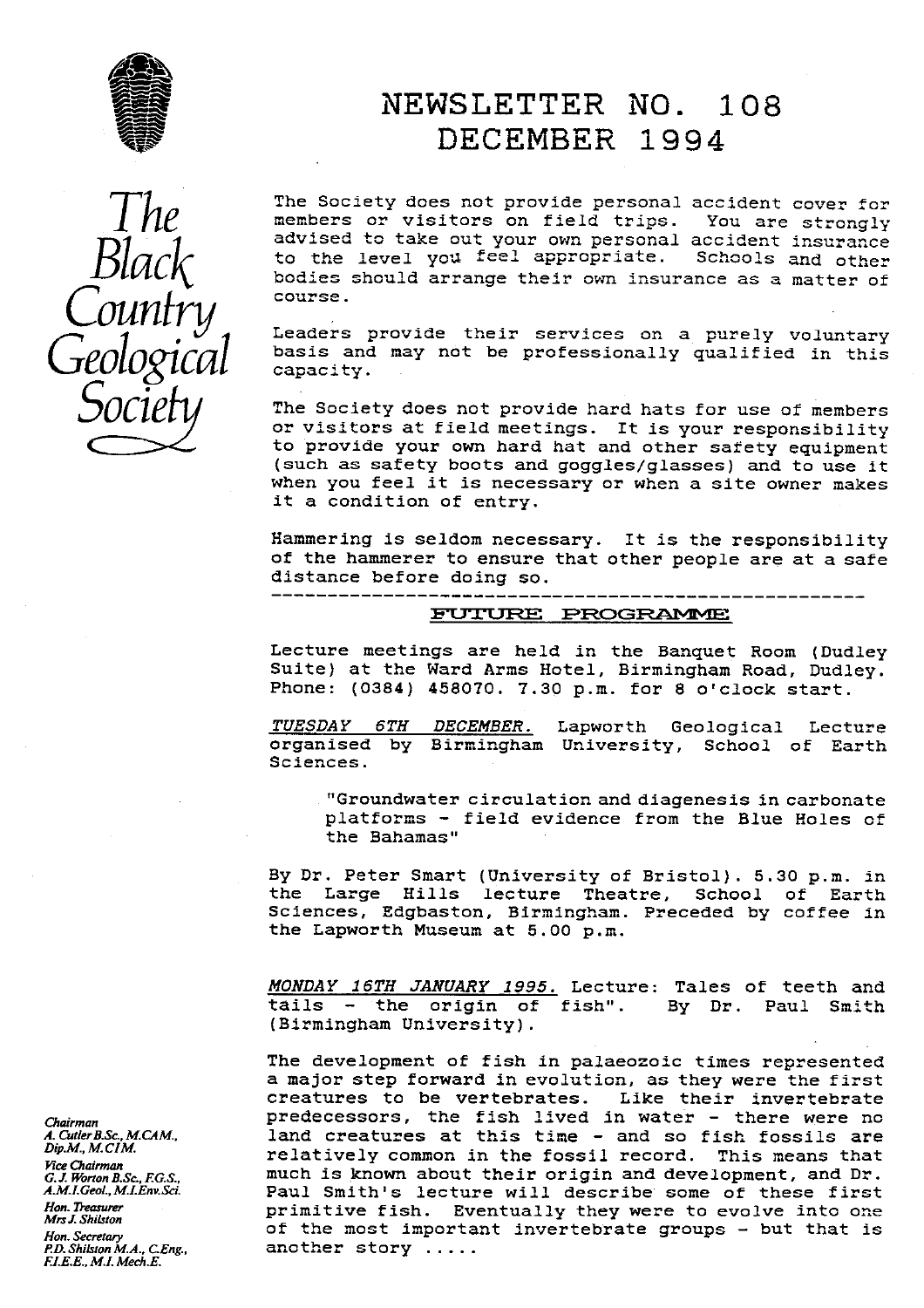DR. PAUL SMITH is Curator of the Lapworth Geology Museum at Birmingham University and is also on the academic staff of the School of Earth Sciences. He is a BCGS member.

MONDAY 20TH FEBRUARY. 7.45 p.m. ANNUAL GENERAL MEETING (see notice in this newsletter). All posts of officials and committee members are up for election. Any nominations for election should be given to the Secretary or can be declared at the AGM.

Followed at 8.00 p.m. (approx) by a lecture "Icelandic cocktail - fire and brimstone with ice" by Alf Cole (Society Member).

ALF COLE writes: "Much of Iceland (which is NOT an arctic country) comprises arid plateaux which are 100 +/- 200 metres above sea-level. These extensive areas of lava flows - much still covered by ice caps are broken only by occasional valleys carved by rivers and glaciers or are uplifted as volcanic cones.

The world's oldest democracy is one of the newest land areas. It straddles the Mid Atlantic Ridge; no rocks are older than 16 million years, some are less than 10 years old and still warm.

Large areas of Iceland have been built up within the last 1 million years, and 10% of the surface is covered by lavas less than 10,000 years old. About 200 volcanoes have been active since glacial times; indeed there have been over 30 separate eruptions this century, some of the most recent providing exciting evidence of the ongoing rift process. One rather special feature is the rift lines of craters occupying fissures rows produced by widening movements across the Mid Atlantic Ridge; these cause the North-South splitting across the country due to dilation."



**EVZ : east** volcanic zone WVZ : west volcanic zone TFZ : Tj **irnes** fracture zone S : Surtsey

ALF COLE, who is a Society member, trained as an inorganic chemist and worked at, among other places, Wolverhampton Polytechnic and Sandwell College. His interest in geology is as a hobby; he has an OU degree in geology and is Secretary of the Open University, West Midlands branch.

*SATURDAY 25TH FEBRUARY 10.00 a.m. - 5.00 P.M.1*

*SATURDAY 11TH MARCH 10.00 a.m. - 5.00* **p.m\_) second and** third day schools of the series of 3 linked day schools "The Midlands through Geological Time" run by the University of Birmingham.

Details and booking: School of Continuing Studies, University of Birmingham, Edgbaston, Birmingham B15 2TT. phone: **( 0121) 414 5606/7/8.**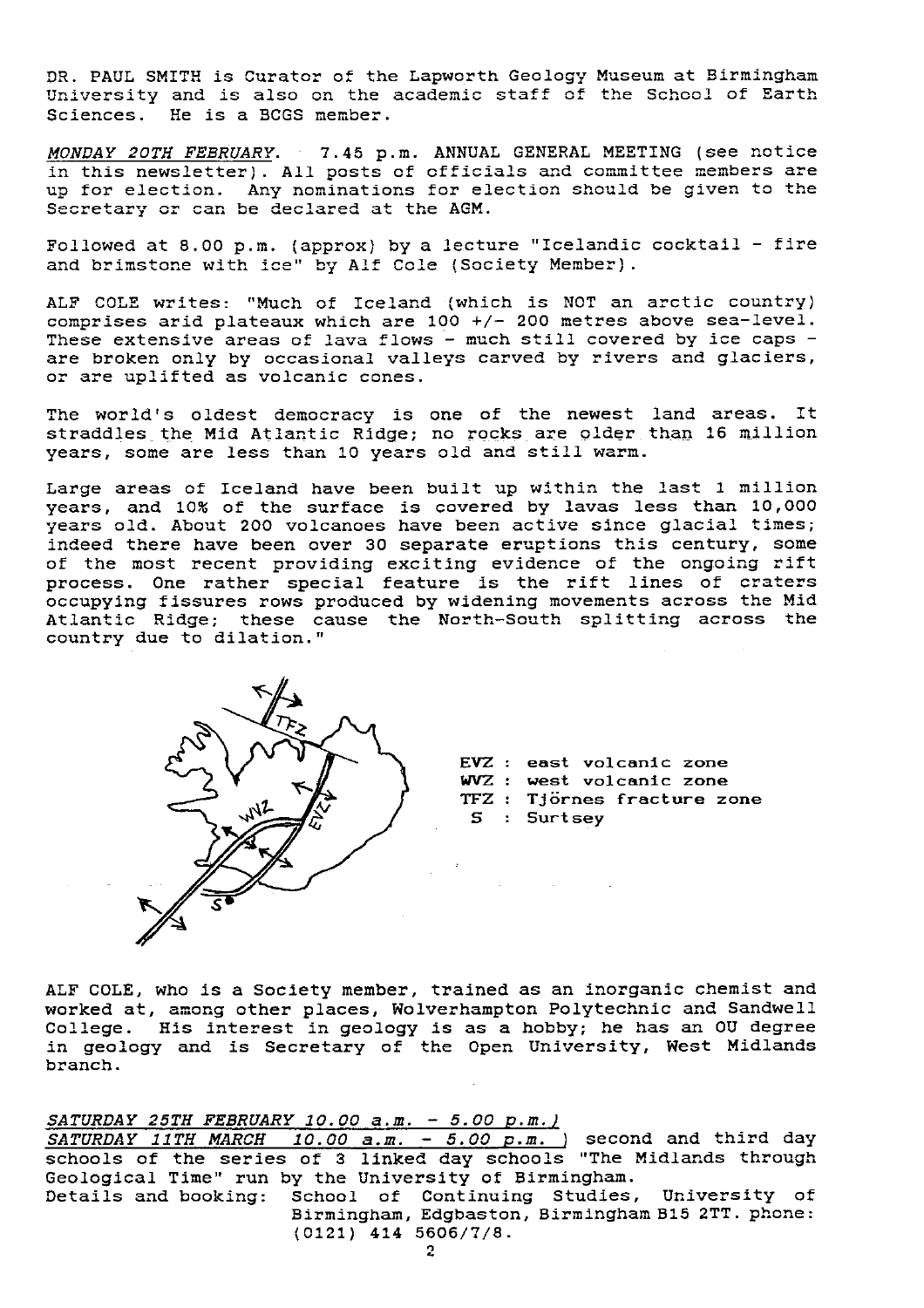*MONDAY 20TH MARCH. ( Please note change of* date) Lecture: "Mining and mineral exploration in Russia" by Clyde Leys (RTZ Mining & Exploration Ltd)

The RTZ Group is one of the world's major mining and mineral combines, with interests worldwide in iron ore, copper, lead, zinc and precious metals. This activity requires a continuous programme of exploration for new sites, and for development of existing ones.

This lecture will describe exploration and evaluation techniques used by the company and will be illustrated by examples of prospecting in Russia.

CLYDE LEYS is a geologist with RTZ 's Mining and Exploration Company and has worked for them in many parts of the world.

THURSDAY *T APRIL (N.B. THURSDAY) 27TH* APRIL. Joint lecture meeting with the West Midlands Branch of the Geological Society. At the Ward Arms Hotel. The timing of this meeting will be HALF AN HOUR EARLIER than usual  $-7.00$  p.m. for  $7.30$  p.m. start.

Lecture: Mineral exploration and the environment - studies in the Pacific and the Andes" by Professor H. Colley (Oxford Brookes University).

**SUNDAY 14TH MAY.** Field meeting to Horton-in-Ribbledale, Yorkshire, organised by The Geological Society of London (Yorkshire Group). BCGS members are invited to attend but must book a place by contacting the Secretary (Ian Prior) at Sheffield on 01142 551480.

MONDAY 15TH MAY. Lecture: The origin and use of semi-precious stones" by Barry Taylor (Society member).

-----------------------------------------------------------------------

#### EDITORIAL

It has been suggested that we might arrange a Geological entertainment and a group of members have been considering material which could be used. If anyone has ideas of items which might be suitable, please let me know. Suggestions for musical items with geological interest would be especially pleasing. Anyone wishing to get involved is more than welcome.

Loosely connected with this scheme, I have been searching for poems of geologoical interest and finding some gems.

Milton and Dante have descriptions which vividly portray geological scenes. Tennyson, concisely, puts into poetic language the ideas expressed more tentatively in Lyell's "Principles of Geology". Matthew Arnold and W.H. Auden have written poems inspired by Geology.

There is a great wealth of comic poems, many from Victorian times. I've been sent comic poems on Trilobites, Dinosaurs, Geological recipes and Mineralogists. Norman Nicholson produced a lovely series of poems on the rocks of the Lake District, my favourite on the rocks of my home village, the Coniston Flags, and Hugh MacDiarmidd produced disturbing poems using rocks as metaphors. I'm not surprised that Geology inspires so much poetry, though my non geological friends are amazed.

If you have contributions, I should be delighted to receive them.

Have a Happy Christmas!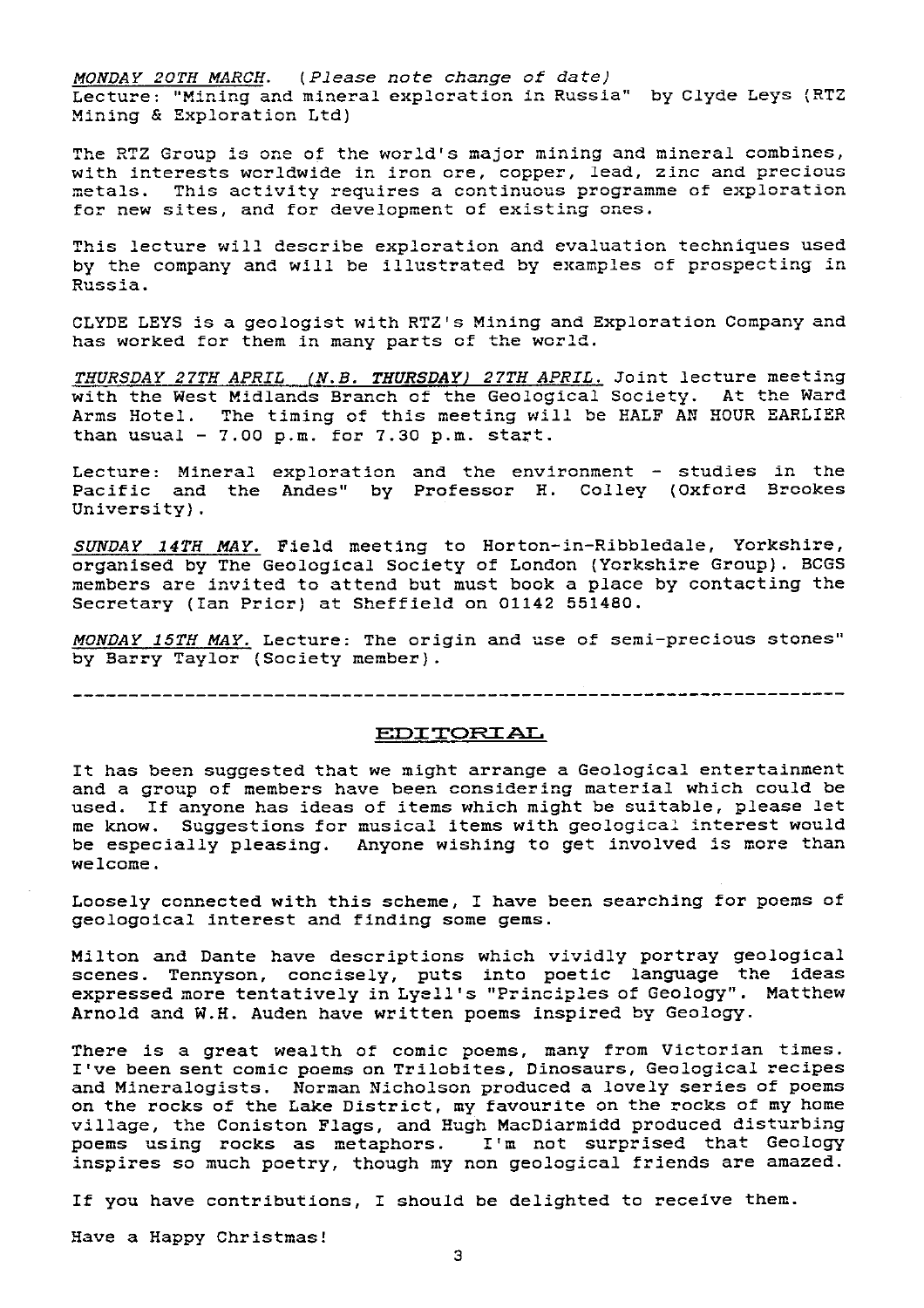#### **T EPC3RTS**

Field excursion to the Bridgnorth area. Sunday 2nd October. Leader Dr. David Thompson of Keele University. nday 2nd October.<br>1<br>1d boy joined Dr. Thom

Nineteen enthusiasts including a seven year old boy joined Dr. Thompson to investigate the Kinnerton-Bridgnorth sandstone formations and the overlying Kidderminster Conglomerate formations at various outcrops around Bridgnorth.

On assembly at the road cutting near Worfe Bridge (SO 732 958) the group was asked to orientate themselves and then to identify the rock types present. After some thought it was agreed that there were three types i.e. sandstone, conglomerate and possibly a light pebbly sandstone. We were encouraged to concentrate on looking for structures and features since these rocks had been subjected to oxidising conditions and there are no fossils. Indeed it was the oxidising conditions, during which haematite was formed, that resulted in the characteristic red colour we see now.

Having identified the rock types, the junction characteristics were considered. An angular unconformity was seer. which appeared corrugated rather than planar from evidence of conglomerate infill. The aeolian Bridgnorth sandstone showed strong evidence of cross bedding.

To the south of Worfe Bridge a larger cutting showed bed thinning. Examination was by sight only from the opposite side of the road. The conglomerate appeared thicker here due to it being in the form of a lens. The conglomerate was traced across the face of the cutting to a point where it disappeared at a fault. A brave Dr. Thompson crossed the road dodging motorists to point out the location, angle and direction of the fault.

We were reminded of the conditions under which these Permo-Triassic rocks were formed, at a time when according to plate tectonic theory, this part of the crust was between 10 and 20 degrees north of the equator and desert conditions prevailed. The thickness of the deposits is due to the formation of a large sinking basin as a result of plate stretching and thermal relaxation. The features would have been similar to those existing in desert basins today - crescentic and linear dunes, barchanoid ridge dunes and 'draas'. The effect of the wind in producing these can result in distinct units: avalanche structures which are reverse graded; grain fall units (gravity fed) and wind ripple (pin stripe) laminations formed by side winds.

The presence of a pebble bed here showed evidence of flood waters and this stream flow deposit, we were told, could have come from the Channel or Northern France.

Moving to Bridgnorth town centre the group was taken on a tour of the base of Castle Hill. At the Station Road exposure (SO 717 928) we were shown evidence of pin-stripe lamination in part of a slip faced 'draa' in the lower part of the Bridgnorth sandstones.

In the landscaped gardens (SO 717 928) where hermit caves can be seen, large scale trough cross beds were in evidence; the thickness of cross bed sets being 5-1Cm. Dr. Thompson believed the rocks here to be part of a barchanoid transverse ridge curving round from the cave houses to the east.

En-route up the hill past the Cliff Railway the Bridgnorth Sandstone Formation is again exposed and has a dip 10 degrees to the East.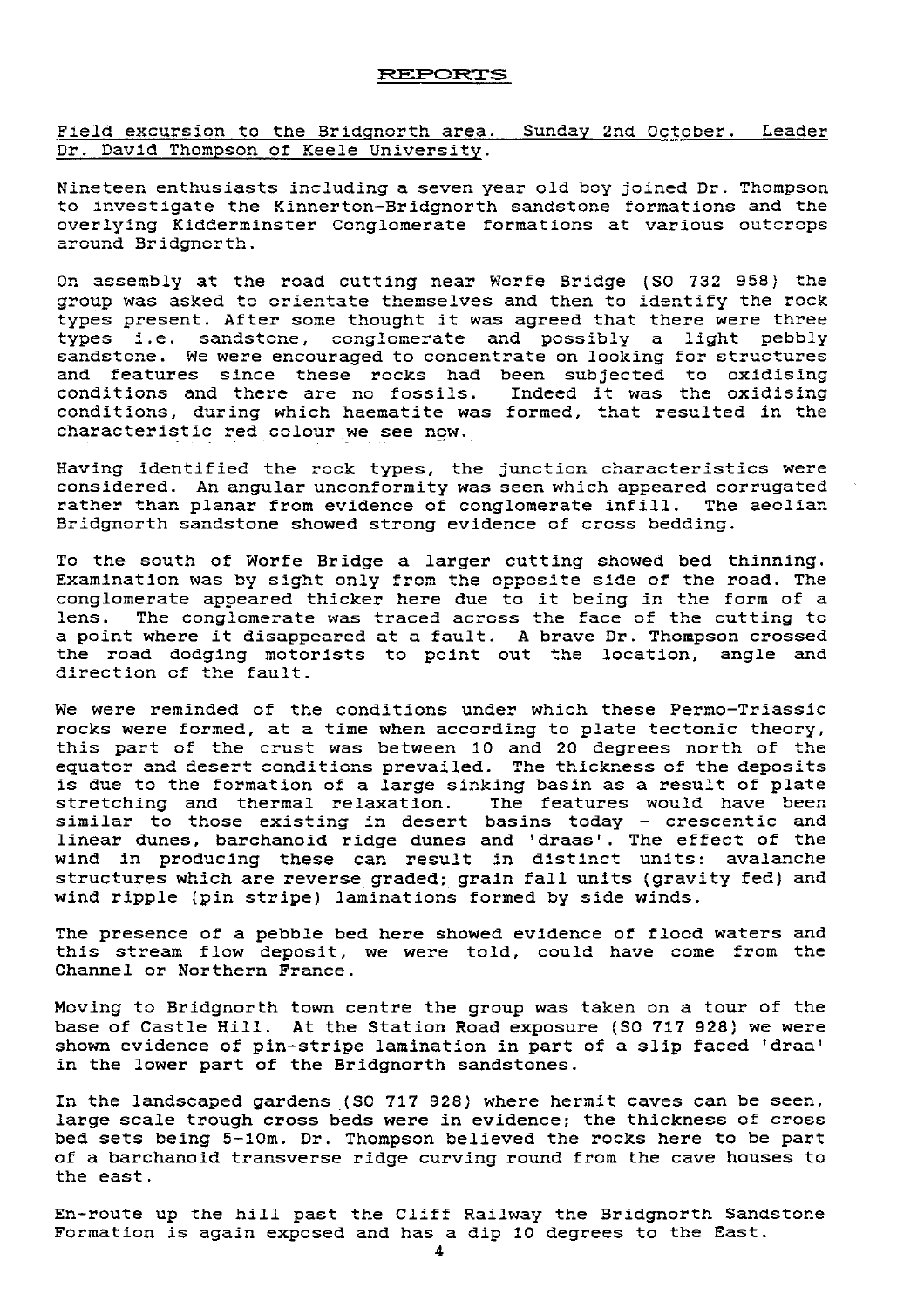Examples of pin-stripe wind ripple lamination can be seen in inter-dune (flat bedded) sand. About half way up the steep, stepped path Dr.<br>Thompson showed us a bi-modal deposit which is inversely sorted. In Thompson showed us a bi-modal deposit which is inversely sorted. answer to a question at this location Dr. Thompson suggested that to understand the effect seen here we should try slowly tipping a mixture of brown and white sugar out of a bowl! With that as food for thought we paused for lunch.

At the first of the afternoon locations, a road cutting on the A442 (SO 739 902) we were given the definition of a 'draa' i.e. a complex dune structure more than 30 metres, up to 200 or 300 metres high with slip faces of the order of 50m, over which smaller dunes migrated. We were then told that the exposure opposite was (according to Steele 1983) an example of a draa.

Proceeding to the next road cutting on the A454 (SO 727 935) the group descended a hill and examined both sides of the cutting. There was a slip faced draa with one very large-scale cross bed set, some 20m thick. Retracing our steps back uphill we went on to discover an outcrop of Kidderminster Conglomerate. Once again the features of the exposure were analysed and one by one answers to the questions set were forthcoming from party members, including one from my son, Richard, who promptly and correctly described the section as matrix based.

Pebble shapes ranged from round to sub-angular and some were thought to be Carboniferous mudstone. Evidence of limestone pebbles suggested this to be a Bridgncrth tributary deposit and indicative of stream flow filling. Above the pebbles are more sandstone beds but the presence of occasional large pebbles indicated that these too are fluvial.

There was just time to round off the day with a walk to the Hermitage rock houses where the Bridgnorth Sandstone Formation has been extensively excavated leaving an impressive overhanging roof of Kidderminster Conglomerate Formation. There is evidence here to suggest that these are the remains of a transverse dune.

Every one departed much the wiser, Dr. Thompson having maintained interest throughout the day despite long spells of rain and unexpectedly busy traffic at the roadside sections!

ADRIAN V. WYATT

### Monday 24th October. The Geology of the Isle of Man

Dr. Trevor Ford, author of the recently published Geological Association's guide to the Isle of Man, provided a detailed account of the little known geology of this island.

The bulk of the island is of Manx 'Slate' of Cambrian or Ordovician age described by Lamplugh in 1903. The Manx Slate has been divided into eleven stratigraphical units folded into a N.W. - S.E. syncline but more recent studies, using acritarchs for dating, wreck earlier<br>interpretations. Simpson identified four lithologies from flaggy Simpson identified four lithologies from flaggy siltstones, banded pelites to slump breccias which collectively gave rise to 8000 metres of sediment from a source in the Midlands. At this time Iapetus was a great ocean, so assuming the Iapetus suture lies to the north of the Isle of Man, the material must have has a southerly source. The structure remains uninterpreted. Repeating lithologies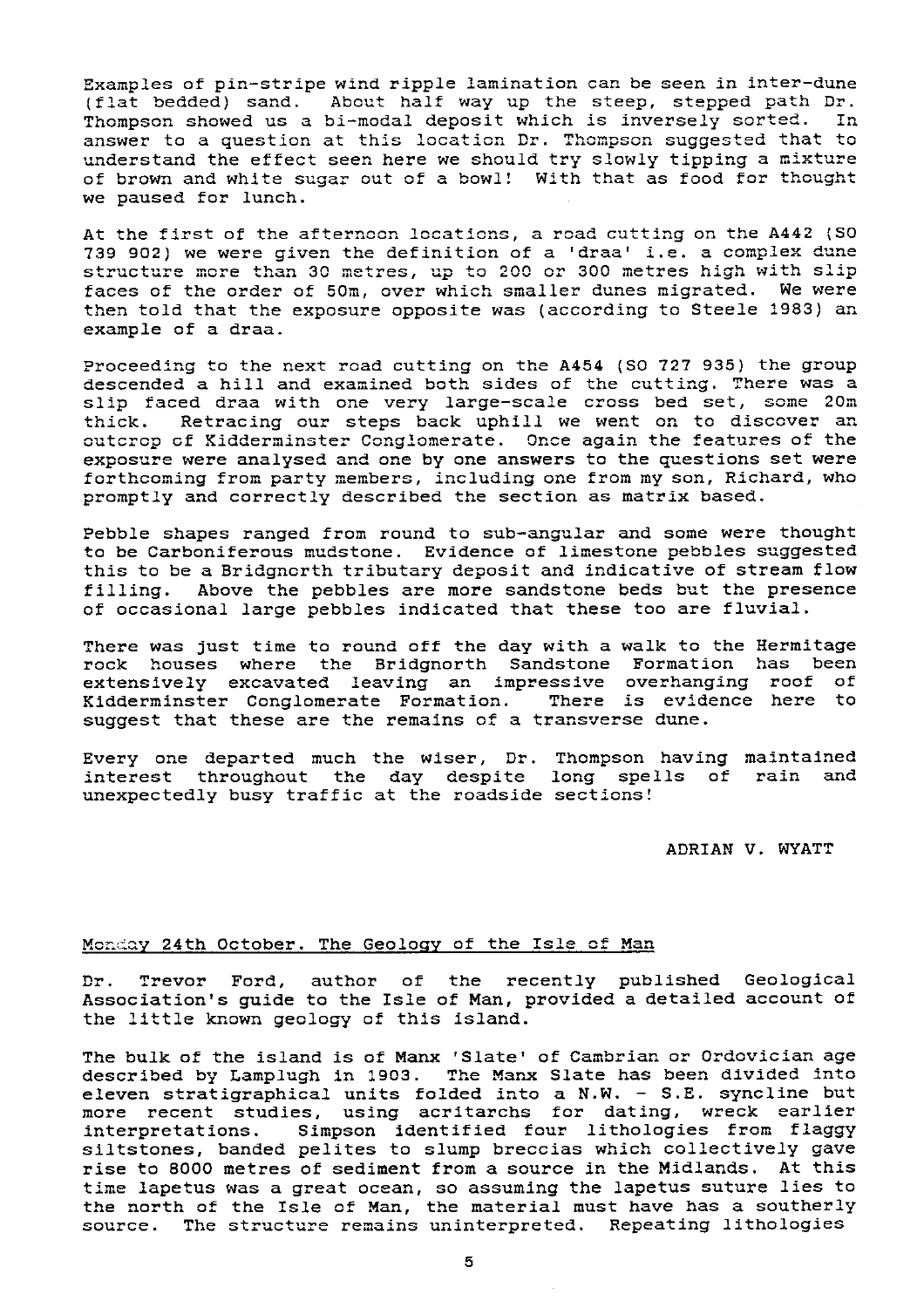may be a result of strike faulting and this interpretation would reduce the thickness of sediments. Zones in the rock show metamorphism of biotite and garnet grade. Dr. Ford interprets the Manx Slates as a westerly continuation of the Skiddaw Slates.

Hundreds of badly weathered lamprophyre (ultrabasic) dykes cross the Manx Slates. A number of Caledonian intrusions occur. The deeply weathered Foxdale granite intrudes the Manx Slate and is cut by pegmatities with huge feldspar and mica crystals. An intrusion of gabbro is poorly exposed.

Mineral veins pass from the 'slate' into the granite. The Foxdale mine had copper while elsewhere lead and zinc were obtained. Water was pumped from great depths below sea-level. The mines closed in 1929.

The Peel Sandstone is of Old Red Sandstone facies, a red sandstone with breccia and conglomerate strands. The conglomerate contains rhyolite and angular Silurian fossil limestone clasts, obviously of local origin, presumably from the North West Irish Sea. Mudstone clast: indicate a riverine environment. The cornstones represent a fossil soil, presumably reflecting dry conditions.

The Carboniferous of Castletown has volcanics near its base. The basal conglomerates rest on the Manx Slates. A river environment is indicated. From the limestone we saw slides of spectacular megaripples, bryozoan colonies and chert nodules and huge Caninia corals, one, three foot eleven inches long. Mud mounds are probably remnants of reef limestones but some have been overturned. Black shale bands are also present.

Associated with the Carboniferous are dykes, volcanic breccias, pillow and ropy lavas, columnar basalt, coarse agglomerate and tuffs interbedded with thin black limestones.

Castletown and Ronaldsway have olivine dolerite dykes of Tertiary age. Under the northern plain boreholes have revealed coal. St. Bees Sandstone and Mercian Mudstones are also present, these rocks yielding gas in the Irish Sea.

The north is dominated by Pleistocene. Striated rocks and a trail of erratics from the Foxdale granite indicate ice movement from north to south. Glacial retreat left vast layers of boulder clay, moraines and outwash deposits. Ice dammed lakes are filled with outwash and have varved clays in which stags' antlers have been found.

Dr. Ford wetted our appetite for more information about this little known geological area.

KATE ASHCROFT

#### REVIEW

A Colour Atlas of Rocks and Minerals in Thin Section W.S. Mackenzie and **A.L.** Adams Manson Publishing (Soft cover edition is £14-95)

This new book is written by the authors who wrote the successful, larger "Atlas" series, with which many Earth Science undergraduates are familiar. While the "Atlas" series dealt with individual fields in separate books, this publication covers all the main fields in a pleasing, coherent manner. The authors assume little knowledge of areas such as crystallography.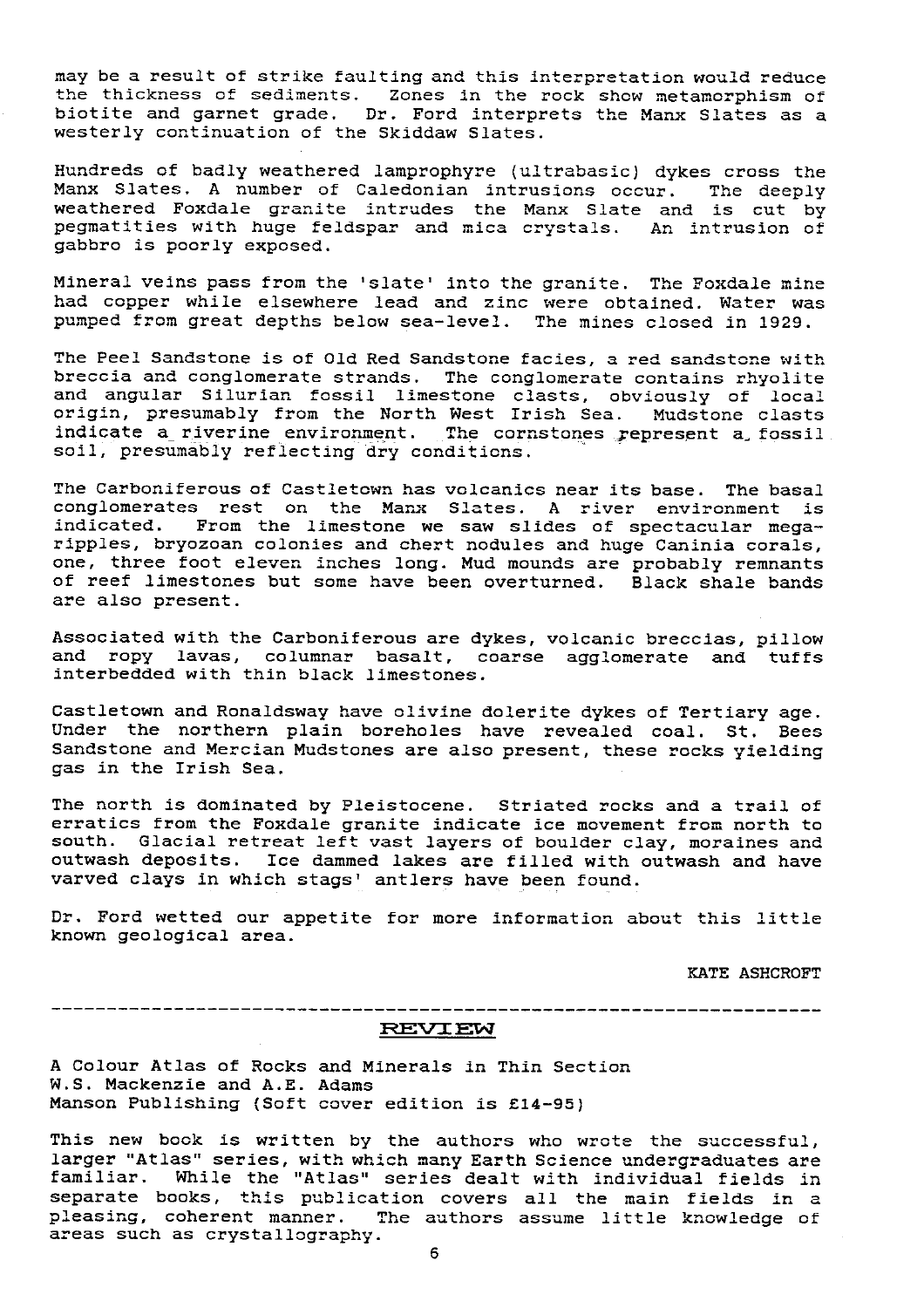The book is subdivided into five sections. The first part - "Optical Mineralogy " - is introduced with a simple discussion of the subject and then goes on to deal with mineral optical properties and what a student should know in order to identify and describe minerals under the microscope. The remaining four parts are each devoted to "Minerals", "Igneous Rocks", "Sedimentary Rocks" and "Metamorphic Rocks". All are coherently discussed and profusely illustrated with photomicrographs. Two pages are devoted to each rock species with the description /<br>explanation on one page and the photographs on the facing page. Two explanation on one page and the photographs on the facing page. views of each thin-section is given - one under crossed polars and the other in plane polarized light.

Within each section, rock nomenclature is clearly explained, e.g. the Dunham method of limestone classification. Especially pleasing was the discussion of how plagioclase feldspars are identified using extinction angles, in the "Minerals" section.

All the photomicrographs are of sections held within the teaching collections of the Earth Science Department at Manchester University. Therefore, the slides are not "prime examples" which grace so many mineralogical textbooks. The student should not have too much difficulty in comparing them with sections he/she meets in "real life". The authors, in their introduction, hope that, in addition to undergraduates, the book will appeal to amateur geologists mineralogists. This hope is well founded since the language is simple enough to entertain the amateur and yet technical enough to please the student professional.

GILES SMIfliSON

The publishers offer us a discount of 20% on orders of 5 or more copies, provided that we sell the books at their full retail price. (It's a most attractive book - Ed.)

#### NEWS IN BRIEF

#### 1. ESTA CONFERENCE 1994

Birmingham University hosted the 1994 annual course and conference for teachers of earth sciences run by ESTA (Earth Science Teachers Association) in September. Several BCGS members played an active part in the function - Dr. Derek Gobbett was co-chairman of the organising committee and led a field meeting to Wren's Nest.

David Gossage lectured on 'The search for oil and gas', Graham Worton ran a field workshop at Bowmans Harbour land reclamation project, Wednesfield, and Paul Shilston gave a talk 'Building stones of Birmingham city centre', afterwards leading a guided walk in the city looking at the stones.

#### 2. 'GEOLOGY ON YOUR DOORSTEP' SYMPOSIUM

Alan Cutler (our chairman) will present a paper at a symposium being staged jointly by English Nature and the University of Greenwich at the University's Wapping campus in London. The symposium is titled "GEOLOGY ON YOUR DOORSTEP - EARTH SCIENCE CONSERVATION IN URBAN AREAS" and will be held on 18th January 1995.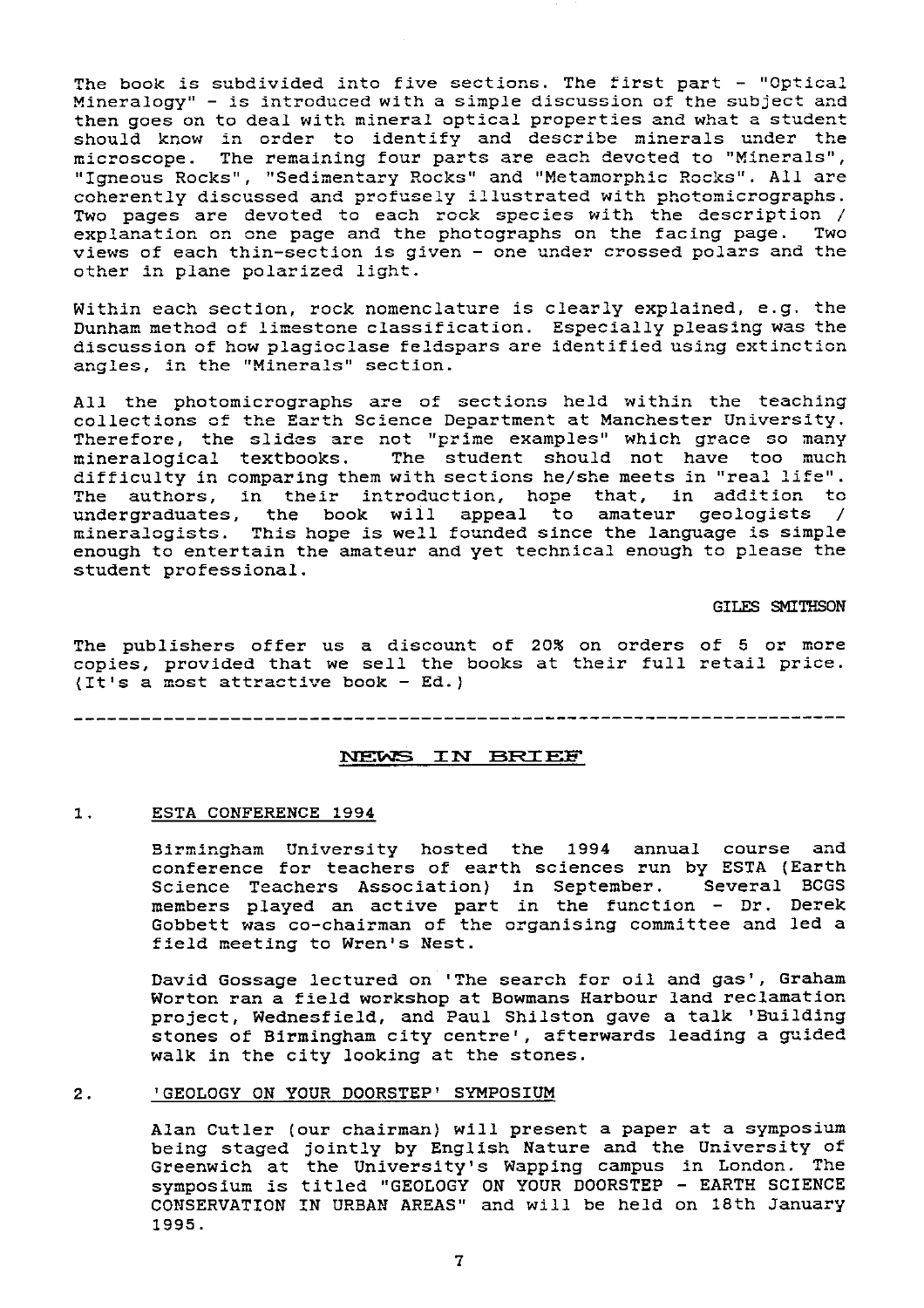His paper, "The Black Country experience", will describe the efforts of Society members and others in identifying and conserving local geological sites in the Black Country.

Also, the organisers liked the Society's stand at the recent Dudley Rock & Fossil Fair which featured 'buildings and building stnes' and have asked us to repeat the display at their symposium in London.

#### 3. GEOLOGY TODAY' MAGAZINE

GEOLOGY TODAY is a lively geological magazine for amateurs and professionals with a wide range of articles, news and other items.

BCGS members have a 20% discount on the annual subscription to GEOLOGY TODAY, making our subscriptions for 1995 £22.80. When making or renewing their subscriptions, members should indicate that they are BCGS members.

#### 4. UNIVERSITY OF NOTTINGHAM

Details and booking: Sarah Poyzer University of Nottingham, Dept of Adult Education 14-22 Shakespeare Street Nottingham NG1 4FJ phone: 0115 951 6513

- (a) Geology west of the Malverns. Residential weekend 9-11th June 1995. Based at Weston-under-Penyard. £98.
- (b) Geological tour of South Western USA. 3 weeks. July/August 1995. £1680.
- (c) Geology of South-West Scotland. Residential 3 and a half day course. 15-19th September 1995. £185.
- (d) Geology and scenery in Norway. 15 day course July/August 1996. Details and costings available later.

#### 5. CONCERT

Saturday 21st January 1995 at 8.00 p.m. Gordon Giltrap (Society member) will be performing in a concert at the Midlands Arts Centre, Cannon Hill Park, Birmingham. Tickets £5**-50. Tel: 021 440 3838.**

| $\sim$ | L<br>w<br>. | u | . . |  |
|--------|-------------|---|-----|--|
|        |             |   |     |  |

#### Editor Secretary

| Kate Ashcroft<br>48 Worcester Lane<br>Sutton Coldfield<br>B75 5NB | Paul Shilston<br>16 St. Nicolas Gardens<br>Kings Norton<br>Birmingham<br><b>B38 8TW</b> |  |  |
|-------------------------------------------------------------------|-----------------------------------------------------------------------------------------|--|--|
| Tel: 021 308 6783                                                 | Tel: 021 459 3603                                                                       |  |  |